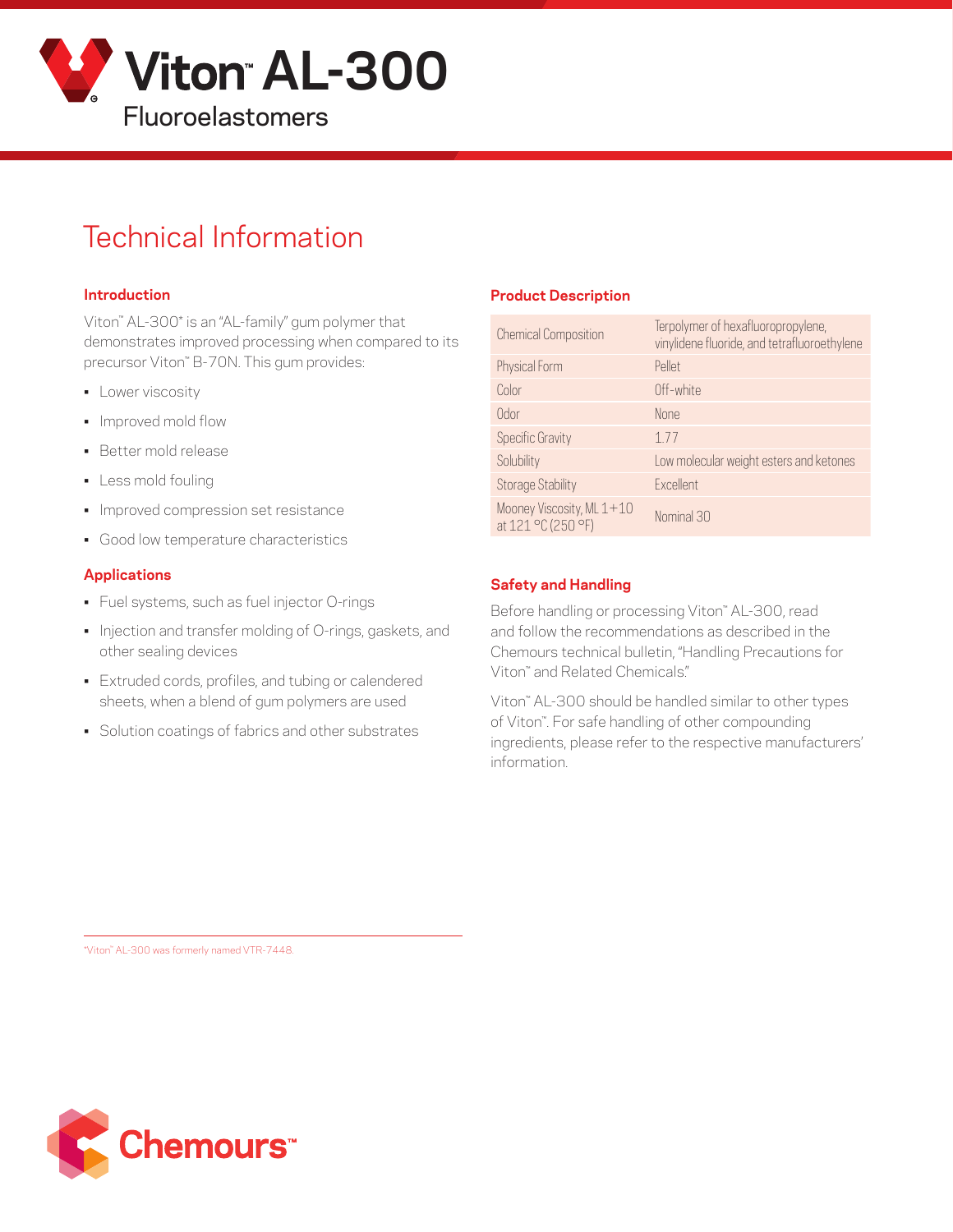### **Table 1. Comparison of Polymer Types to Viton™ AL-300**

|                                                                               | Viton" AL-300 | Viton" AL-600            | Viton <sup>"</sup> B-70N        | Viton" A-200 |
|-------------------------------------------------------------------------------|---------------|--------------------------|---------------------------------|--------------|
| Viton" AL-300                                                                 | 100           |                          |                                 |              |
| Viton" AL-600                                                                 |               | 100                      |                                 |              |
| Viton" B-70N                                                                  |               | $\overline{\phantom{0}}$ | 100                             |              |
| Viton" A-200                                                                  |               |                          |                                 | 100          |
| Carbon Black (N-990)                                                          | 30            | 30                       | 30                              | 30           |
| High-Activity MgO                                                             | 3             | $\mathcal S$             | $\ensuremath{\mathsf{3}}$       | 3            |
| Calcium Hydroxide                                                             | 6             | 6                        | $\begin{matrix} 6 \end{matrix}$ | $6\,$        |
| Viton" Curative No. 50                                                        | 2.5           | 2.5                      |                                 | 2.5          |
| Viton" Curative No. 20                                                        |               |                          | 1.8                             |              |
| Viton" Curative No. 30                                                        |               |                          | 3.2                             |              |
| Mooney Scorch, MS + 1 at 121 °C (250 °F)                                      |               |                          |                                 |              |
| Minimum Viscosity, units                                                      | 30            | 61                       | 46                              | 25           |
| Units Rise at 30 min                                                          | 0.0           | 0.0                      | 1.3                             | 0.0          |
| MDR at 177 °C (350 °F), Micro Die, 0.5 Arc, 6 min motor                       |               |                          |                                 |              |
| Minimum Viscosity, M <sub>i</sub> , N·m (in·lb)                               | 0.09(0.8)     | 0.28(2.5)                | 0.21(1.9)                       | 0.06(0.5)    |
| Scorch Time, t <sub>s</sub> 1, min                                            | 1.0           | 0.9                      | 0.9                             | $1.0\,$      |
| Maximum Torque, M <sub>H</sub> , N·m (in·lb)                                  | 2.02(17.9)    | 2.98(26.4)               | 1.92(17.0)                      | 2.32(20.5)   |
| Optimum Cure Time, t <sub>c</sub> 90, min                                     | 2.4           | 1.9                      | 2.7                             | 2.2          |
| ODR at 177 °C (350 °F), Micro Die, 3 Arc, 12 min motor                        |               |                          |                                 |              |
| Minimum Torque, ML, N·m (in·lb)                                               | 0.8(7.0)      | 2.3(20.0)                | 1.7(15.0)                       | 0.5(4.5)     |
| Scorch Time, t <sub>s</sub> 2, min                                            | 1.8           | 1.7                      | 1.7                             | 2.0          |
| Maximum Torque, M <sub>H</sub> , N·m (in·lb)                                  | 9.3(82.0)     | 13.3(118)                | 8.9(79)                         | 10.5(93)     |
| Optimum Cure Time, t <sub>c</sub> 90, min                                     | 3.8           | 3.2                      | 4.1                             | 3.3          |
| Slabs Cured 10 min at 177 °C (350 °F) and Post-Cured 24 hr at 232 °C (450 °F) |               |                          |                                 |              |
| Stress/Strain at 23 °C (73 °F) — Original                                     |               |                          |                                 |              |
| 100% Modulus, MPa (psi)                                                       | 5.1(735)      | 6.4(925)                 | 4.3(630)                        | 5.3(775)     |
| Tensile Strength, MPa (psi)                                                   | 11.6(1,675)   | 13.3(1,925)              | 11.5(1,670)                     | 11.3(1,645)  |
| Elongation at Break, %                                                        | 215           | 205                      | 265                             | 220          |
| Hardness, Durometer A                                                         | $71\,$        | $70\,$                   | 68                              | $75\,$       |
| Original Die C Tear at 23 °C (73 °F)                                          |               |                          |                                 |              |
| kN/m (pli)                                                                    | 21.5(123)     | 21.0(122)                | 24.0 (139)                      | 23.0 (131)   |
| Stress/Strain at 23 °C (73 °F)-After aging 70 hr at 200 °C (392 °F)           |               |                          |                                 |              |
| 100% Modulus, MPa (psi)                                                       | 5.6(805)      | 6.5(945)                 | 4.5(650)                        | 5.6(810)     |
| Tensile Strength, MPa (psi)                                                   | 11.3(1,645)   | 13.8 (2,000)             | 11.6(1,685)                     | 12.2(1,765)  |
| Elongation at Break, %                                                        | 200           | 200                      | 255                             | 220          |
| Hardness, Durometer A                                                         | 72            | 71                       | 70                              | 76           |
| Stress/Strain at 23 °C (73 °F) - After aging 168 hr at 200 °C (392 °F)        |               |                          |                                 |              |
| 100% Modulus, MPa (psi)                                                       | 6.0(865)      | 6.9 (1,000)              | 5.1(745)                        | 6.1(890)     |
| Tensile Strength, MPa (psi)                                                   | 12.9 (1,875)  | 15.1(2,190)              | 13.0 (1,885)                    | 13.6 (1,975) |
| Elongation at Break, %                                                        | 205           | 205                      | 250                             | 230          |
| Hardness, Durometer A                                                         | 72            | 72                       | 70                              | 77           |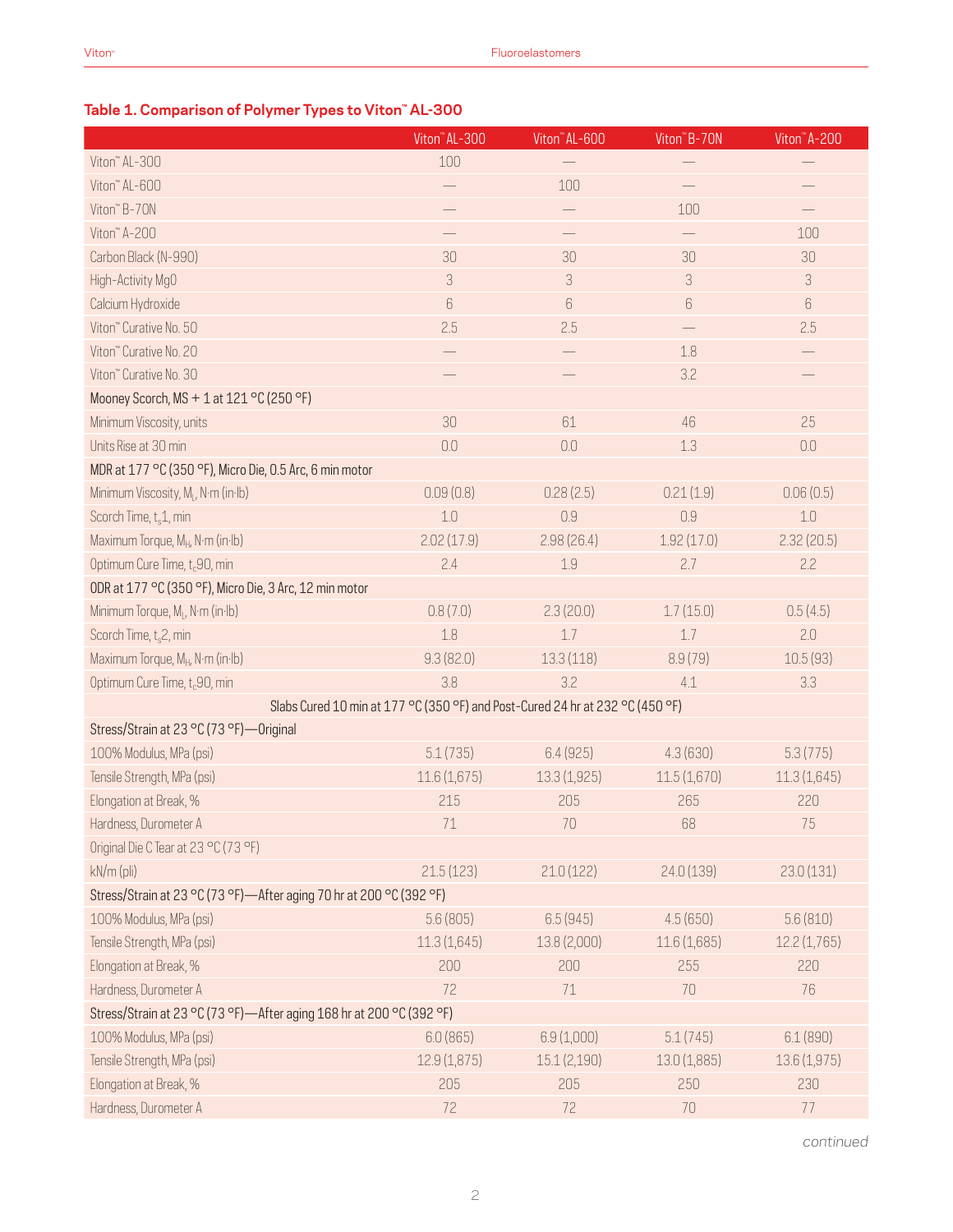|                                                                                                        | Viton" AL-300 | Viton" AL-600 | Viton"B-70N  | Viton" A-200   |  |  |  |  |  |
|--------------------------------------------------------------------------------------------------------|---------------|---------------|--------------|----------------|--|--|--|--|--|
| Stress/Strain at 23 °C (73 °F)-After aging 70 hr at 250 °C (482 °F)                                    |               |               |              |                |  |  |  |  |  |
| 100% Modulus, MPa (psi)                                                                                | 3.6(835)      | 7.0(1,020)    | 5.1(740)     | 5.8 (840)      |  |  |  |  |  |
| Tensile Strength, MPa (psi)                                                                            | 12.3(1,780)   | 14.3 (2,075)  | 11.6(1,675)  | 12.1 (1,760)   |  |  |  |  |  |
| Elongation at Break, %                                                                                 | 210           | 185           | 215          | 200            |  |  |  |  |  |
| Hardness, Durometer A                                                                                  | 71            | 72            | 70           | 76             |  |  |  |  |  |
| Stress/Strain at 23 °C (73 °F)-After aging 168 hr at 250 °C (482 °F)                                   |               |               |              |                |  |  |  |  |  |
| 100% Modulus, MPa (psi)                                                                                | 5.3(765)      | 6.6(950)      | 5.0(730)     | 5.4(780)       |  |  |  |  |  |
| Tensile Strength, MPa (psi)                                                                            | 11.3(1,645)   | 14.2 (2,065)  | 11.0 (1,600) | 12.0(1,740)    |  |  |  |  |  |
| Elongation at Break, %                                                                                 | 215           | 205           | 210          | 225            |  |  |  |  |  |
| Hardness, Durometer A                                                                                  | 71            | 71            | 70           | 76             |  |  |  |  |  |
| Stress/Strain at 23 °C (73 °F)-After aging 70 hr at 200 °C (392 °F) in IRM-903 oil                     |               |               |              |                |  |  |  |  |  |
| 100% Modulus, MPa (psi)                                                                                | 5.1(740)      | 6.4(930)      | 4.6(665)     | 5.2(760)       |  |  |  |  |  |
| Tensile Strength, MPa (psi)                                                                            | 12.0(1,735)   | 13.0 (1,885)  | 11.1(1,615)  | 11.3(1,640)    |  |  |  |  |  |
| Elongation at Break, %                                                                                 | 230           | 200           | 245          | 235            |  |  |  |  |  |
| Hardness, Durometer A                                                                                  | 70            | 70            | 68           | 76             |  |  |  |  |  |
| Volume Increase, %                                                                                     | 3.5           | 2.5           | 2.0          | 2.0            |  |  |  |  |  |
| Stress/Strain at 23 °C (73 °F)-After aging 168 hr at 23 °C (73 °F) in 85% Ref. Fuel C and 15% Methanol |               |               |              |                |  |  |  |  |  |
| 100% Modulus, MPa (psi)                                                                                | 3.7(530)      | 4.6(670)      | 2.7(395)     | 3.7(535)       |  |  |  |  |  |
| Tensile Strength, MPa (psi)                                                                            | 5.8(845)      | 6.7(970)      | 5.7(830)     | 6.0(875)       |  |  |  |  |  |
| Elongation at Break, %                                                                                 | 155           | 145           | 210          | 165            |  |  |  |  |  |
| Hardness, Durometer A                                                                                  | 51            | 59            | 49           | 57             |  |  |  |  |  |
| Volume Increase, %                                                                                     | 35.5          | 30.5          | 32.0         | 33.5           |  |  |  |  |  |
| Compression Set, Method B, O-Rings, %                                                                  |               |               |              |                |  |  |  |  |  |
| Aged 70 hr at 150 °C (302 °F)                                                                          | 16            | 8             | 24           | $\overline{7}$ |  |  |  |  |  |
| Aged 70 hr at 200 °C (392 °F)                                                                          | 25            | 14            | 36           | 18             |  |  |  |  |  |
| Aged 168 hr at 200 °C (392 °F)                                                                         | 31            | 22            | 44           | 27             |  |  |  |  |  |
| Aged 22 hr at 232 °C (450 °F)                                                                          | 18            | 11            | 28           | 12             |  |  |  |  |  |
| Thermal Analysis, DSC (Glass Transition)                                                               |               |               |              |                |  |  |  |  |  |
| Tg, °C                                                                                                 | $-19.5$       | $-19.0$       | $-19.0$      | $-17.0$        |  |  |  |  |  |
| <b>Temperature Retraction Test</b>                                                                     |               |               |              |                |  |  |  |  |  |
| TR-10, *C                                                                                              | $-19.0$       | $-19.0$       | $-18.5$      | $-17.0$        |  |  |  |  |  |

### **Table 1. Comparison of Polymer Types to Viton™ AL-300 (continued)**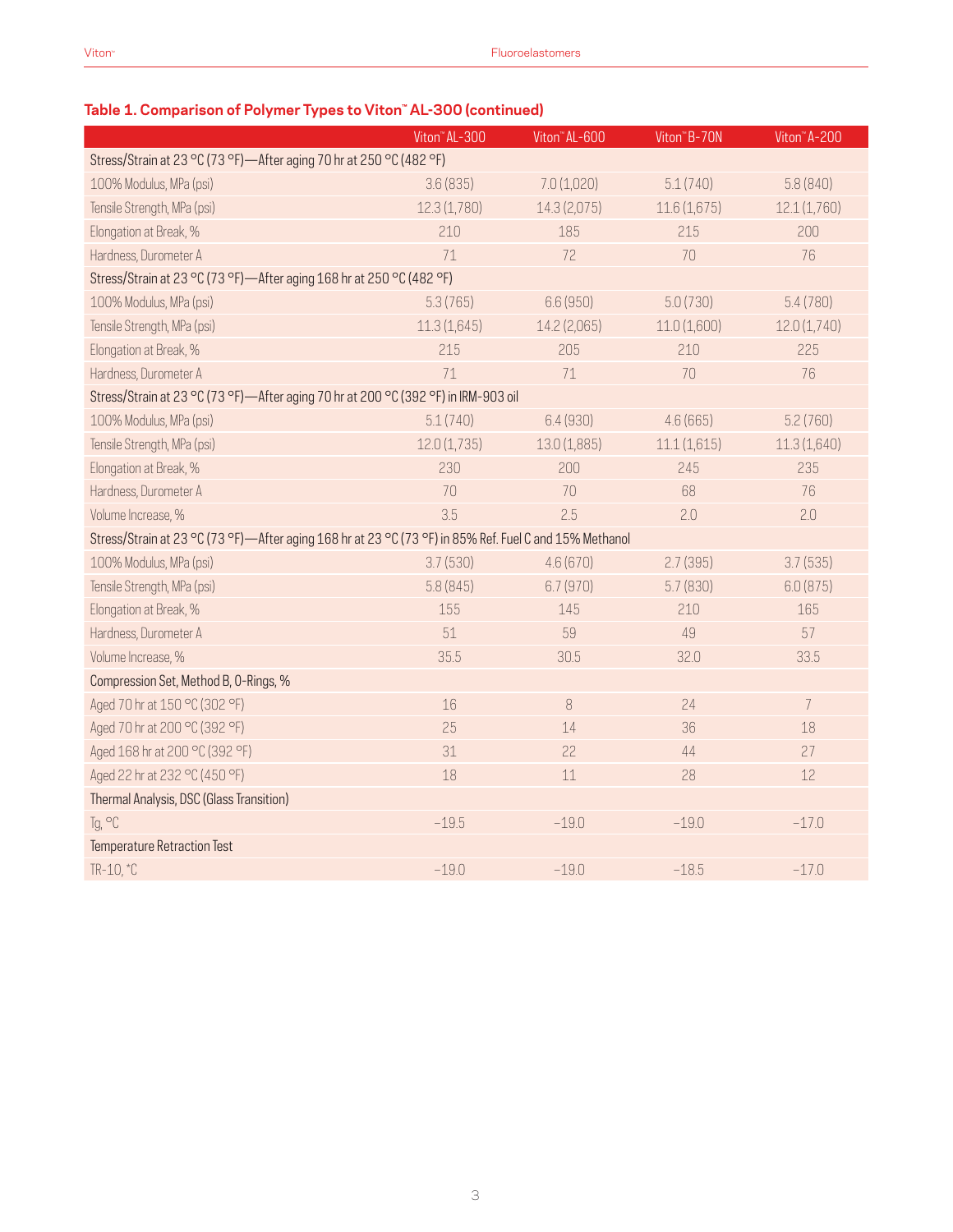### **Table 2. Viton™ AL-300—Effect of Carbon Black Levels**

| MT Carbon Black (N-990) Levels                                       | 65 phr       | 45 phr      | 30 phr                                                                        | 15 phr            | $\frac{5}{2}$ phr |
|----------------------------------------------------------------------|--------------|-------------|-------------------------------------------------------------------------------|-------------------|-------------------|
| <b>Compound Numbers</b>                                              | $A - 2$      | $B-2$       | $C-2$                                                                         | $D-2$             | $E-2$             |
| Viton" AL-300                                                        | 100          | 100         | 100                                                                           | 100               | 100               |
| Carbon Black (N-990)                                                 | 65           | 45          | 30                                                                            | 15                | 5                 |
| High-Activity MgO                                                    | 3            | 3           | 3                                                                             | 3                 | $\sqrt{3}$        |
| Calcium Hydroxide                                                    | $6\,$        | 6           | 6                                                                             | $\boldsymbol{6}$  | $6\,$             |
| Viton" Curative No. 50                                               | 2.5          | 2.5         | 2.5                                                                           | 2.5               | 2.5               |
| Mooney Scorch, MS + 1 at 121 °C (250 °F)                             |              |             |                                                                               |                   |                   |
| Minimum Viscosity, units                                             | 50.0         | 39.0        | 31.0                                                                          | 25.5              | 22.0              |
| Min to 1 pt Rise                                                     | 23.0         | 27.0        | 28.0                                                                          | $\qquad \qquad -$ | $\qquad \qquad -$ |
| Units Rise at 30 min                                                 | 2.2          | 1.3         | 1.2                                                                           | 0.0               | 0.0               |
| MDR at 177 °C (350 °F), Micro Die, 0.5 Arc, 6 min motor              |              |             |                                                                               |                   |                   |
| Minimum Viscosity, M <sub>i</sub> , N·m (in·lb)                      | 0.24(2.1)    | 0.15(1.3)   | 0.10(0.9)                                                                     | 0.07(0.6)         | 0.06(0.5)         |
| Scorch Time, t <sub>s</sub> 1, min                                   | 0.7          | 0.8         | 0.9                                                                           | 1.0               | 1.1               |
| Maximum Torque, M <sub>H</sub> , N·m (in·lb)                         | 3.80(33.6)   | 2.83(25.0)  | 2.09(18.5)                                                                    | 1.52(13.5)        | 1.24(11.0)        |
| Optimum Cure Time, t <sub>c</sub> 90, min                            | 2.7          | 2.4         | 2.2                                                                           | 2.0               | 2.0               |
| ODR at 177 °C (350 °F), Micro Die, 3 Arc, 12 min motor               |              |             |                                                                               |                   |                   |
| Minimum Torque, ML, N·m (in·lb)                                      | 1.3(11.5)    | 1.1(9.5)    | 0.9(8.0)                                                                      | 0.8(7.0)          | 0.8(6.5)          |
| Scorch Time, t <sub>s</sub> 2, min                                   | 1.5          | 1.7         | 1.9                                                                           | 1.8               | 2.3               |
| Maximum Torque, M <sub>H</sub> , N·m (in·lb)                         | 11.9(105.0)  | 10.7 (94.5) | 9.8(87.0)                                                                     | 9.3(82.0)         | 8.3(73.5)         |
| Optimum Cure Time, t <sub>c</sub> 90, min                            | 4.0          | 3.9         | 3.8                                                                           | 3.3               | 3.8               |
|                                                                      |              |             | Slabs Cured 10 min at 177 °C (350 °F) and Post-Cured 24 hr at 232 °C (450 °F) |                   |                   |
| Stress/Strain at 23 °C (73 °F) — Original                            |              |             |                                                                               |                   |                   |
| 100% Modulus, MPa (psi)                                              | 10.4(1,510)  | 8.2(1,195)  | 5.7(825)                                                                      | 3.2(470)          | 1.9(280)          |
| Tensile Strength, MPa (psi)                                          | 11.6 (1,680) | 12.7(1,835) | 12.5(1,815)                                                                   | 12.0(1,745)       | 9.9(1,435)        |
| Elongation at Break, %                                               | 120          | 165         | 215                                                                           | 260               | 280               |
| Hardness, Durometer A                                                | 89           | 80          | 72                                                                            | 60                | 52                |
| Original Die C Tear at 23 °C (73 °F)                                 |              |             |                                                                               |                   |                   |
| kN/m (pli)                                                           | 28.7(164)    | 23.6(135)   | 19.8 (113)                                                                    | 16.3 (93)         | 13.3(76)          |
| Stress/Strain at 23 °C (73 °F)-After aging 70 hr at 200 °C (392 °F)  |              |             |                                                                               |                   |                   |
| 100% Modulus, MPa (psi)                                              | 11.5(1,660)  | 8.6(1,250)  | 5.8(835)                                                                      | 3.1(455)          | 1.8(260)          |
| Tensile Strength, MPa (psi)                                          | 13.1(1,895)  | 13.3(1,925) | 12.4 (1,800)                                                                  | 12.1(1,760)       | 10.2(1,475)       |
| Elongation at Break, %                                               | 125          | 165         | 205                                                                           | 250               | 290               |
| Hardness, Durometer A                                                | 89           | 81          | 74                                                                            | 61                | 55                |
| Stress/Strain at 23 °C (73 °F)-After aging 168 hr at 200 °C (392 °F) |              |             |                                                                               |                   |                   |
| 100% Modulus, MPa (psi)                                              | 9.3(1,350)   | 7.1(1,025)  | 4.9(715)                                                                      | 2.8(405)          | 1.7(240)          |
| Tensile Strength, MPa (psi)                                          | 10.8(1,565)  | 11.0(1,600) | 11.0(1,590)                                                                   | 10.6(1,530)       | 9.5(1,375)        |
| Elongation at Break, %                                               | 130          | 170         | 215                                                                           | 260               | 320               |
| Hardness, Durometer A                                                | 90           | 80          | 72                                                                            | 62                | 55                |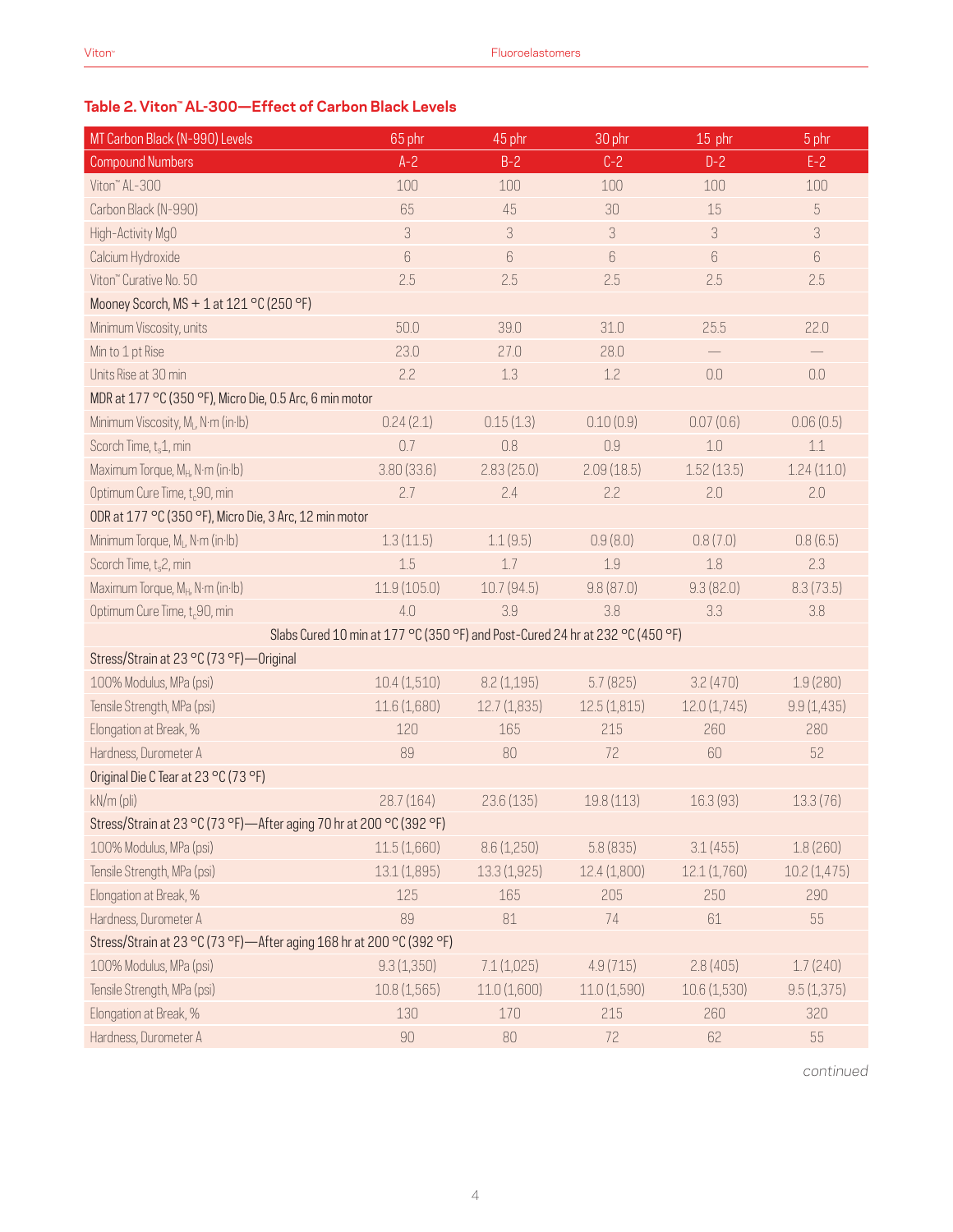| MT Carbon Black (N-990) Levels                                                                         | 65 phr       | 30 phr       | 15 phr       | 5 phr       |             |
|--------------------------------------------------------------------------------------------------------|--------------|--------------|--------------|-------------|-------------|
| <b>Compound Numbers</b>                                                                                | $A - 2$      | $B-2$        | $C-2$        | $D-2$       | $E-2$       |
| Stress/Strain at 23 °C (73 °F)-After aging 70 hr at 250 °C (482 °F)                                    |              |              |              |             |             |
| 100% Modulus, MPa (psi)                                                                                | 11.0(1,590)  | 8.4(1,215)   | 5.6(810)     | 3.1(455)    | 2.0(285)    |
| Tensile Strength, MPa (psi)                                                                            | 13.1(1,895)  | 13.8 (1,995) | 13.0 (1,890) | 11.6(1,675) | 10.9(1,585) |
| Elongation at Break, %                                                                                 | 130          | 180          | 215          | 245         | 295         |
| Hardness, Durometer A                                                                                  | 89           | 79           | 72           | 61          | 55          |
| Stress/Strain at 23 °C (73 °F)-After aging 168 hr at 250 °C (482 °F)                                   |              |              |              |             |             |
| 100% Modulus, MPa (psi)                                                                                | 10.3 (1,490) | 8.5(1,225)   | 5.6(815)     | 3.1(450)    | 1.9(275)    |
| Tensile Strength, MPa (psi)                                                                            | 12.2(1,775)  | 12.8 (1,860) | 11.9(1,720)  | 11.7(1,700) | 9.9(1, 435) |
| Elongation at Break, %                                                                                 | 130          | 160          | 210          | 250         | 280         |
| Hardness, Durometer A                                                                                  | 87           | 79           | 72           | 62          | 56          |
| Stress/Strain at 23 °C (73 °F)-After aging 70 hr at 200 °C (392 °F) in IRM-903 oil                     |              |              |              |             |             |
| 100% Modulus, MPa (psi)                                                                                | 10.0(1,450)  | 7.3(1,055)   | 5.3(775)     | 3.2(465)    | 2.0(290)    |
| Tensile Strength, MPa (psi)                                                                            | 11.9(1,725)  | 11.7 (1,690) | 11.7(1,700)  | 10.9(1,575) | 10.9(1,585) |
| Elongation at Break, %                                                                                 | 130          | 185          | 220          | 235         | 280         |
| Hardness, Durometer A                                                                                  | 88           | 78           | 71           | 60          | 54          |
| Volume Increase, %                                                                                     | 1.7          | 2.7          | 2.8          | 2.8         | 2.8         |
| Stress/Strain at 23 °C (73 °F)-After aging 168 hr at 23 °C (73 °F) in 85% Ref. Fuel C and 15% Methanol |              |              |              |             |             |
| 100% Modulus, MPa (psi)                                                                                | 6.5(940)     | 4.8 (695)    | 3.4(495)     | 2.3(335)    | 1.5(220)    |
| Tensile Strength, MPa (psi)                                                                            | 7.7(1,115)   | 6.9(1,000)   | 5.6(810)     | 4.3(630)    | 3.0(430)    |
| Elongation at Break, %                                                                                 | 130          | 145          | 160          | 165         | 160         |
| Hardness, Durometer A                                                                                  | 69           | 60           | 53           | 44          | 36          |
| Volume Increase, %                                                                                     | 27.0         | 31.0         | 35.0         | 38.0        | 42.0        |
| Compression Set, Method B, O-Rings, %                                                                  |              |              |              |             |             |
| Aged 70 hr at 150 °C (302 °F)                                                                          | 18           | 12           | 15           | 10          | $\hbox{g}$  |
| Aged 70 hr at 200 °C (392 °F)                                                                          | 34           | 14           | 11           | 19          | 18          |
| Aged 168 hr at 200 °C (392 °F)                                                                         | 47           | 28           | 31           | 26          | 24          |
| Aged 22 hr at 232 °C (450 °F)                                                                          | 39           | 28           | 28           | 22          | 21          |
| Original Glass Transition (DSC at 20°C/min) on Post-Cured Specimens                                    |              |              |              |             |             |
| Tg, °C                                                                                                 | $-19.0$      | $-19.0$      | $-19.0$      | $-19.0$     | $-19.0$     |
| Original Temperature Retraction on Post-Cured Specimens                                                |              |              |              |             |             |
| TR-10, °C                                                                                              | $-21.0$      | $-21.0$      | $-19.0$      | $-19.0$     | $-19.0$     |

## **Table 2. Viton™ AL-300—Effect of Carbon Black Levels (continued)**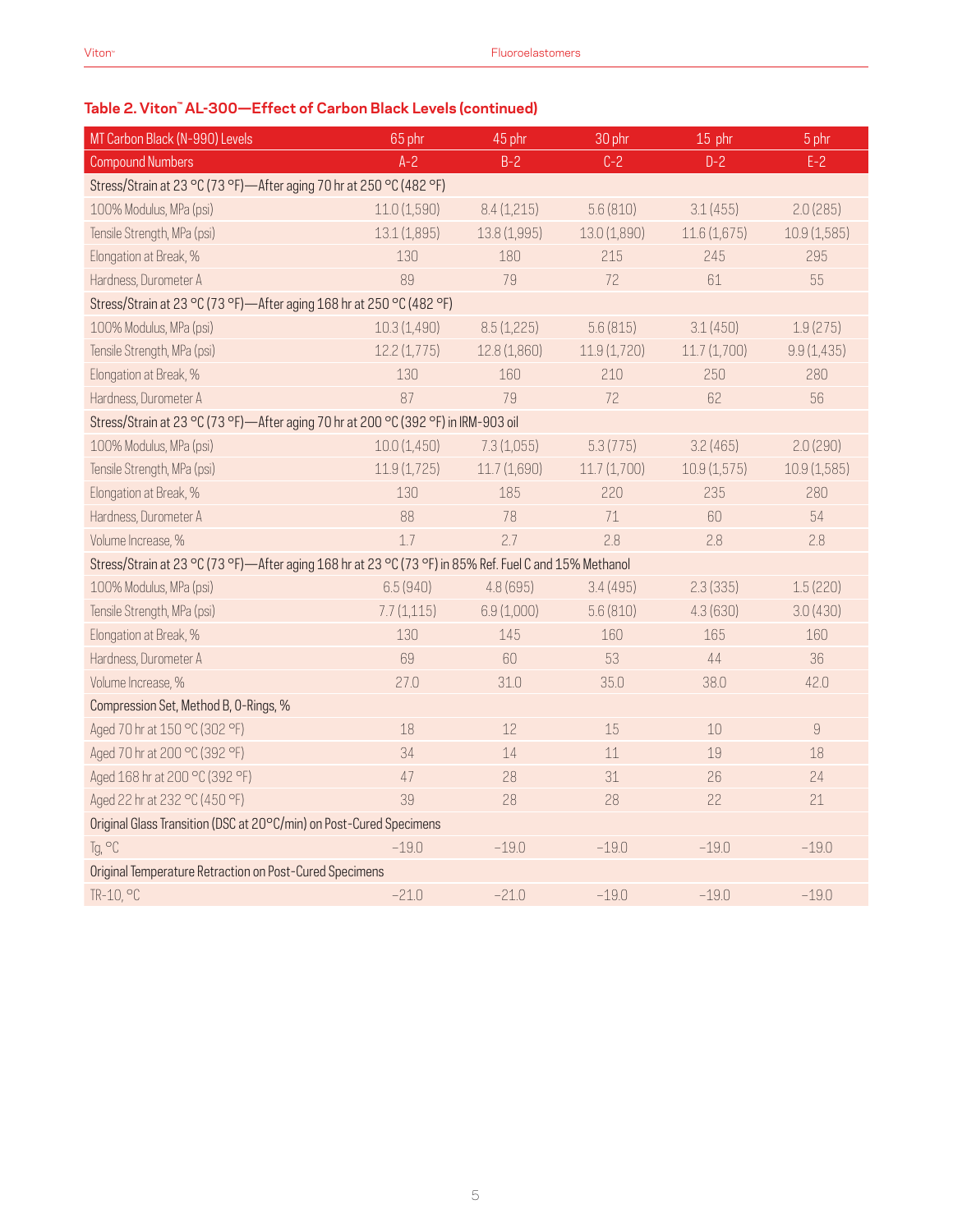### **Table 3. Viton™ AL-300—Effect of Mineral Fillers**

| <b>Compound Numbers</b>                                              | N-990<br>30 phr          | Albaglos®<br>30 phr      | Nyad <sup>®</sup> 400<br>30 phr                                               | <b>Blanc Fixe</b><br>30 phr | <b>Blanc Fixe</b><br>30 phr | Celite <sup>®</sup> 350<br>30 phr | Ti-Pure™R-960<br>30 phr  |
|----------------------------------------------------------------------|--------------------------|--------------------------|-------------------------------------------------------------------------------|-----------------------------|-----------------------------|-----------------------------------|--------------------------|
| Viton" AL-300                                                        | 100                      | 100                      | 100                                                                           | 100                         | 100                         | 100                               | 100                      |
| Carbon Black (N-990)                                                 | 30                       |                          |                                                                               | $\overline{\phantom{m}}$    |                             |                                   | $\overline{\phantom{0}}$ |
| Albaglos®                                                            | $\overline{\phantom{0}}$ | 30                       |                                                                               |                             |                             |                                   | $\overline{\phantom{0}}$ |
| Nyad <sup>®</sup> 400                                                |                          | $\overline{\phantom{0}}$ | 30                                                                            |                             | $\overline{\phantom{0}}$    |                                   |                          |
| <b>Blanc Fixe</b>                                                    |                          |                          |                                                                               | 30                          | 60                          |                                   | $\overline{\phantom{0}}$ |
| Celite <sup>®</sup> 350                                              |                          |                          |                                                                               |                             |                             | 30                                |                          |
| Ti-Pure™R-960                                                        |                          | $\overline{\phantom{0}}$ | $\overline{\phantom{0}}$                                                      | $\overline{\phantom{0}}$    |                             |                                   | 30                       |
| High-Activity MgO                                                    | 3                        | 3                        | $\sqrt{3}$                                                                    | 3                           | $\ensuremath{\mathsf{3}}$   | 3                                 | 3                        |
| Calcium Hydroxide                                                    | 6                        | $6\,$                    | $6\,$                                                                         | $6\,$                       | $6\,$                       | 6                                 | $6\,$                    |
| Viton" Curative No. 50                                               | 2.5                      | 2.5                      | 2.5                                                                           | 2.5                         | 2.5                         | 2.5                               | 2.5                      |
| Mooney Scorch, MS + 1 at 121 °C (250 °F)                             |                          |                          |                                                                               |                             |                             |                                   |                          |
| Minimum Viscosity, units                                             | 28.5                     | 27.0                     | 25.0                                                                          | 23.0                        | 30.0                        | 37.5                              | 22.0                     |
| Units Rise at 30 min                                                 | 0.0                      | 0.0                      | 0.0                                                                           | 0.0                         | 0.0                         | $1.0\,$                           | 0.0                      |
| MDR at 177 °C (350 °F), Micro Die, 0.5 Arc, 6 min motor              |                          |                          |                                                                               |                             |                             |                                   |                          |
| Minimum Viscosity, M <sub>i</sub> , N·m (in·lb)                      | 0.09(0.8)                | 0.08(0.7)                | 0.07(0.6)                                                                     | 0.06(0.6)                   | 0.09(0.8)                   | 0.12(1.1)                         | 0.06(0.6)                |
| Scorch Time, t <sub>s</sub> 1, min                                   | 1.0                      | $1.0\,$                  | $1.0\,$                                                                       | 1.1                         | 0.9                         | 0.9                               | $1.4\,$                  |
| Maximum Torque, M <sub>H</sub> , N·m (in·lb)                         | 2.21(19.6)               | 2.02(17.9)               | 1.88(16.7)                                                                    | 1.47(13.1)                  | 2.03(18.0)                  | 2.61(23.1)                        | 1.30(11.5)               |
| Optimum Cure Time, t <sub>c</sub> 90, min                            | 2.1                      | 1.7                      | 1.6                                                                           | 1.8                         | 1.7                         | 1.7                               | 3.5                      |
| ODR at 177 °C (350 °F), Micro Die, 3 Arc, 12 min motor               |                          |                          |                                                                               |                             |                             |                                   |                          |
| Minimum Torque, M <sub>I</sub> , N·m (in·lb)                         | 0.8(7.0)                 | 0.8(7.0)                 | 0.8(7.0)                                                                      | 0.7(6.0)                    | 0.8(7.5)                    | 1.0(8.5)                          | 0.7(6.0)                 |
| Scorch Time, t <sub>s</sub> 2, min                                   | 1.9                      | 2.1                      | 1.8                                                                           | 2.0                         | 1.7                         | 1.6                               | 2.3                      |
| Maximum Torque, M <sub>H</sub> , N·m (in·lb)                         | 10.1 (89.0)              | 11.0(97.0)               | 10.6 (94.0)                                                                   | 8.9(78.5)                   | 10.1(89)                    | 11.5(101.5)                       | 7.6(67.5)                |
| Optimum Cure Time, t <sub>c</sub> 90, min                            | 3.4                      | 3.2                      | 2.8                                                                           | 3.2                         | 3.1                         | 2.7                               | 4.9                      |
|                                                                      |                          |                          | Slabs Cured 10 min at 177 °C (350 °F) and Post-Cured 24 hr at 232 °C (450 °F) |                             |                             |                                   |                          |
| Stress/Strain at 23 °C (73 °F), Original                             |                          |                          |                                                                               |                             |                             |                                   |                          |
| 100% Modulus, MPa (psi)                                              | 5.0(720)                 | 5.8(835)                 | 8.0(1165)                                                                     | 2.8(410)                    | 4.9(705)                    | 11.4(1650)                        | 2.9(425)                 |
| Tensile Strength, MPa (psi)                                          | 11.1(1,615)              | 9.7(1,400)               | 10.6 (1540)                                                                   | 9.1(1,320)                  | 10.8(1,570)                 | 14.5(2,105)                       | 12.1(1,755)              |
| Elongation at Break, %                                               | 205                      | 160                      | 165                                                                           | 250                         | 245                         | 140                               | 285                      |
| Hardness, Durometer A                                                | 68                       | 66                       | 66                                                                            | 60                          | 67                          | 75                                | 63                       |
| Original Die C Tear at 23 °C (73 °F)                                 |                          |                          |                                                                               |                             |                             |                                   |                          |
| kN/m (pli)                                                           | 22.5(128)                | 18.8 (107)               | 16.8 (96)                                                                     | 17.6(101)                   | 18.9 (108)                  | 21.2(121)                         | 21.2(121)                |
| Stress/Strain at 23 °C (73 °F), After aging 70 hr at 200 °C (392 °F) |                          |                          |                                                                               |                             |                             |                                   |                          |
| 100% Modulus, MPa (psi)                                              | 5.7(830)                 | 6.5(945)                 | 9.1(1,320)                                                                    | 3.6(515)                    | 6.1(890)                    | 12.7(1,845)                       | 3.5(510)                 |
| Tensile Strength, MPa (psi)                                          | 13.9 (2,020)             | 11.6 (1,680)             | 12.1(1,750)                                                                   | 10.8(1,560)                 | 11.7 (1,690)                | 15.7(2,275)                       | 12.9 (1,870)             |
| Elongation at Break, %                                               | 230                      | 150                      | 150                                                                           | 225                         | 190                         | 125                               | 265                      |
| Hardness, Durometer A                                                | 74                       | 67                       | 67                                                                            | 60                          | 69                          | 78                                | 63                       |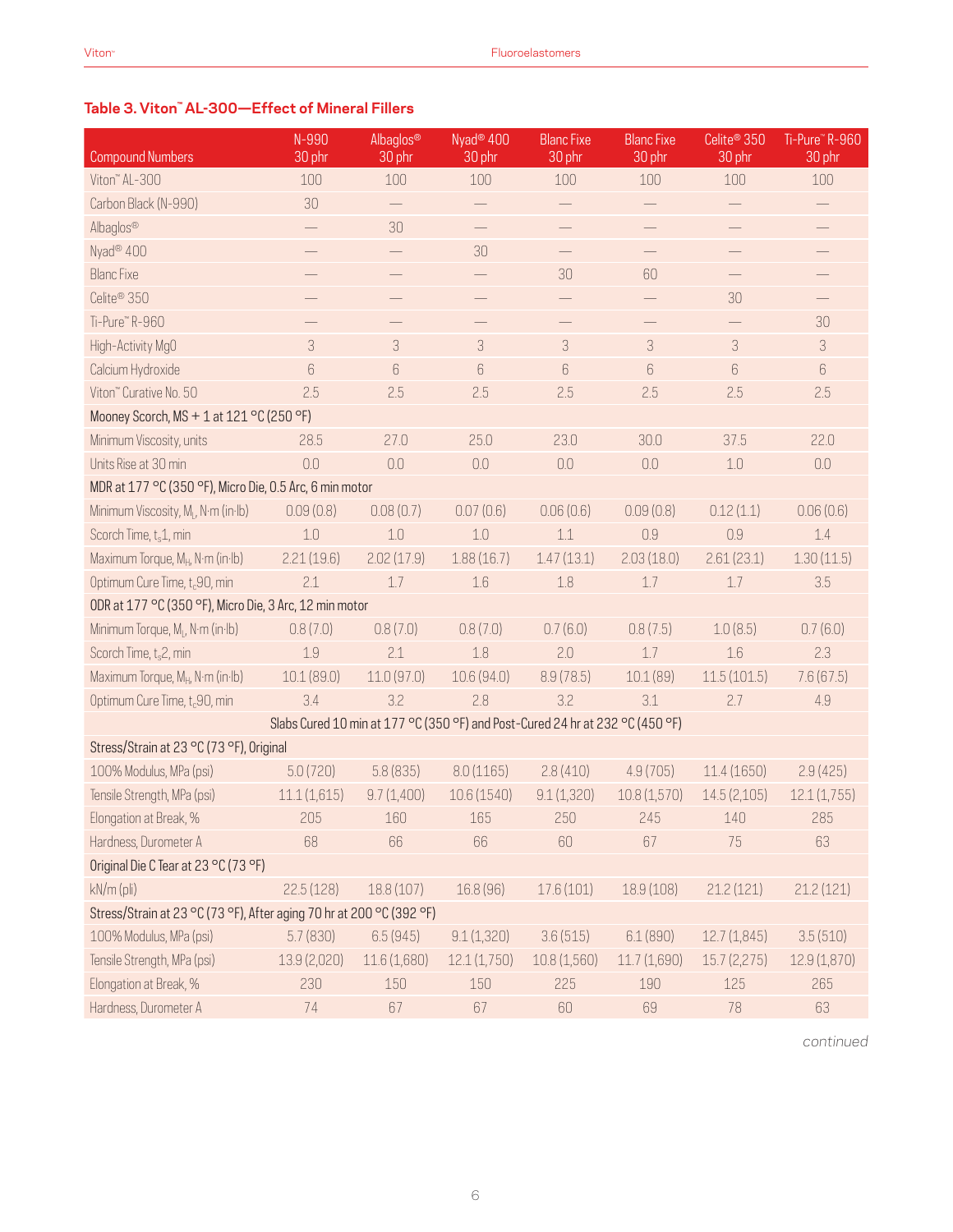### **Table 3. Viton™ AL-300—Effect of Mineral Fillers (continued)**

| <b>Compound Numbers</b>                                                                                | N-990<br>30 phr | Albaglos <sup>®</sup><br>30 phr                                      | Nyad <sup>®</sup> 400<br>30 phr | <b>Blanc Fixe</b><br>30 phr | <b>Blanc Fixe</b><br>30 phr | Celite <sup>®</sup> 350<br>30 phr | Ti-Pure™R-960<br>30 phr |  |  |
|--------------------------------------------------------------------------------------------------------|-----------------|----------------------------------------------------------------------|---------------------------------|-----------------------------|-----------------------------|-----------------------------------|-------------------------|--|--|
|                                                                                                        |                 | Stress/Strain at 23 °C (73 °F)-After aging 168 hr at 200 °C (392 °F) |                                 |                             |                             |                                   |                         |  |  |
| 100% Modulus, MPa (psi)                                                                                | 5.8(835)        | 7.4(1,070)                                                           | 8.3(1,200)                      | 3.4(490)                    | 6.1(880)                    | 13.6 (1,970)                      | 3.8(545)                |  |  |
| Tensile Strength, MPa (psi)                                                                            | 14.1 (2,045)    | 12.8 (1,850)                                                         | 12.1(1,750)                     | 10.9(1,575)                 | 11.7(1,695)                 | 15.3 (2,220)                      | 13.7 (1,990)            |  |  |
| Elongation at Break, %                                                                                 | 230             | 160                                                                  | 180                             | 230                         | 190                         | 120                               | 270                     |  |  |
| Hardness, Durometer A                                                                                  | 75              | 68                                                                   | 68                              | 60                          | 68                          | 78                                | 66                      |  |  |
| Stress/Strain at 23 °C (73 °F)-After aging 70 hr at 250 °C (482 °F)                                    |                 |                                                                      |                                 |                             |                             |                                   |                         |  |  |
| 100% Modulus, MPa (psi)                                                                                | 5.6(815)        | 7.6(1,105)                                                           | 6.9(1,005)                      | 3.0(435)                    | 5.7(830)                    | 11.6 (1,685)                      | 3.1(450)                |  |  |
| Tensile Strength, MPa (psi)                                                                            | 12.6 (1,830)    | 10.3(1,495)                                                          | 10.7(1,555)                     | 9.0(1,300)                  | 10.3(1,500)                 | 12.7(1,845)                       | 11.9(1,730)             |  |  |
| Elongation at Break, %                                                                                 | 200             | 125                                                                  | 165                             | 220                         | 175                         | 115                               | 275                     |  |  |
| Hardness, Durometer A                                                                                  | 72              | 67                                                                   | 67                              | 59                          | 69                          | 75                                | 63                      |  |  |
| Stress/Strain at 23 °C (73 °F)-After aging 168 hr at 250 °C (482 °F)                                   |                 |                                                                      |                                 |                             |                             |                                   |                         |  |  |
| 100% Modulus, MPa (psi)                                                                                | 5.4(785)        | 7.7(1,120)                                                           | 7.7(1,115)                      | 2.8(410)                    | 5.2(755)                    | 8.7(1,255)                        | 3.6(515)                |  |  |
| Tensile Strength, MPa (psi)                                                                            | 12.2 (1,765)    | 9.8(1,425)                                                           | 10.1(1,465)                     | 9.8(1,420)                  | 10.5(1,515)                 | 10.8 (1,560)                      | 10.7(1,550)             |  |  |
| Elongation at Break, %                                                                                 | 210             | 120                                                                  | 170                             | 250                         | 195                         | 145                               | 245                     |  |  |
| Hardness, Durometer A                                                                                  | 74              | 70                                                                   | 67                              | 60                          | 68                          | 77                                | 67                      |  |  |
| Stress/Strain at 23 °C (73 °F)-After aging 70 hr at 200 °C (392 °F) in IRM-903 oil                     |                 |                                                                      |                                 |                             |                             |                                   |                         |  |  |
| 100% Modulus, MPa (psi)                                                                                | 5.3(775)        | 6.6 (960)                                                            | 8.2(1,185)                      | 3.0(430)                    | 5.3(770)                    | 12.3(1,790)                       | 3.3(485)                |  |  |
| Tensile Strength, MPa (psi)                                                                            | 12.0 (1,740)    | 12.7(1,835)                                                          | 11.8 (1,705)                    | 10.9 (1,580)                | 11.6 (1,685)                | 15.2 (2,200)                      | 13.4 (1,940)            |  |  |
| Elongation at Break, %                                                                                 | 225             | 170                                                                  | 170                             | 250                         | 220                         | 125                               | 275                     |  |  |
| Hardness, Durometer A                                                                                  | 70              | 65                                                                   | 65                              | 58                          | 67                          | 75                                | 61                      |  |  |
| Volume Increase, %                                                                                     | 2.5             | 2.0                                                                  | 2.5                             | 2.5                         | 2.5                         | 2.0                               | 2.5                     |  |  |
| Stress/Strain at 23 °C (73 °F)-After aging 168 hr at 23 °C (73 °F) in 85% Ref. Fuel C and 15% Methanol |                 |                                                                      |                                 |                             |                             |                                   |                         |  |  |
| 100% Modulus, MPa (psi)                                                                                | 3.6(525)        | 3.5(510)                                                             | 3.4(490)                        | 1.8(255)                    | 2.6(370)                    | 4.6(660)                          | 2.1(300)                |  |  |
| Tensile Strength, MPa (psi)                                                                            | 6.1(880)        | 4.0(575)                                                             | 3.6(520)                        | 3.2(460)                    | 4.5(645)                    | 5.5(795)                          | 5.4 (780)               |  |  |
| Elongation at Break, %                                                                                 | 165             | 115                                                                  | 115                             | 165                         | 185                         | 145                               | 230                     |  |  |
| Hardness, Durometer A                                                                                  | 55              | 53                                                                   | 53                              | 44                          | 51                          | 60                                | 45                      |  |  |
| Volume Increase, %                                                                                     | 30.5            | 31.5                                                                 | 34.5                            | 33.0                        | 30.0                        | 29.0                              | 32.0                    |  |  |
| Compression Set, Method B, O-Rings, %                                                                  |                 |                                                                      |                                 |                             |                             |                                   |                         |  |  |
| Aged 70 hr at 150 °C (302 °F)                                                                          | 15              | $\overline{7}$                                                       | $6\,$                           | $\overline{7}$              | $\hbox{g}$                  | 10                                | 18                      |  |  |
| Aged 70 hr at 200 °C (392 °F)                                                                          | 21              | 12                                                                   | 18                              | 16                          | 16                          | 16                                | 22                      |  |  |
| Aged 168 hr at 200 °C (392 °F)                                                                         | 30              | 26                                                                   | 26                              | 23                          | 22                          | 21                                | 34                      |  |  |
| Aged 22 hr at 232 °C (450 °F)                                                                          | 11              | 20                                                                   | 23                              | 20                          | 24                          | 27                                | 28                      |  |  |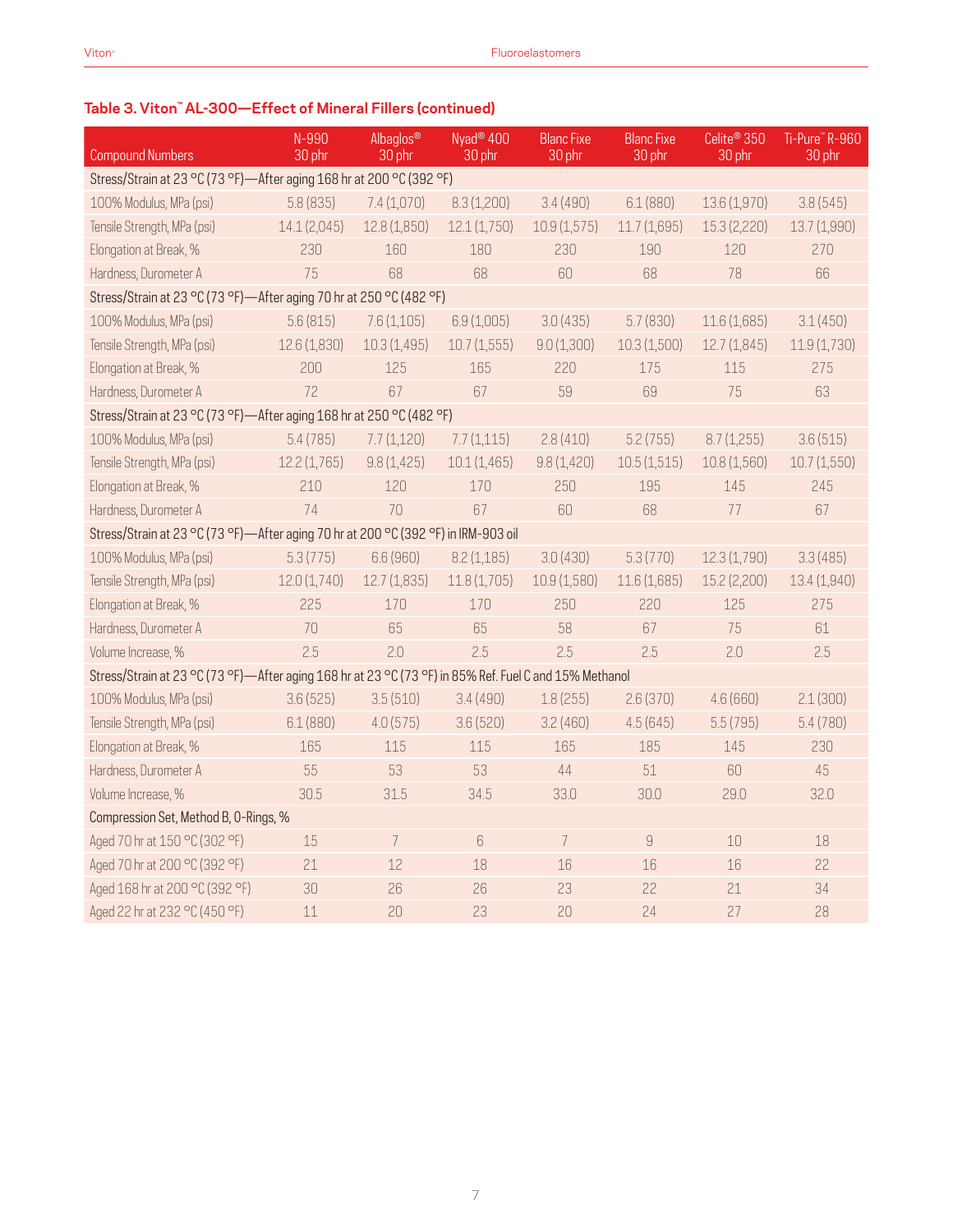### **Table 4. Viton™ AL-300—Effect of Curative and Acid Acceptor Levels**

| <b>Compound Numbers</b>                                                       | $A - 4$      | $B-4$        | $C-4$          | $D-4$        | $E-4$        | $F-4$        |
|-------------------------------------------------------------------------------|--------------|--------------|----------------|--------------|--------------|--------------|
| Viton" AL-300                                                                 | 97           | 97.5         | 98             | 98.5         | 97           | 97           |
| Carbon Black (N-990)                                                          | 30           | 30           | 30             | 30           | 30           | 30           |
| High-Activity MgO                                                             | 3            | 3            | 3              | 3            | 6            | 3            |
| Calcium Hydroxide                                                             | $6\,$        | $6\,$        | 6              | $6\,$        | 3            | $\sqrt{3}$   |
| Viton" Curative No. 50                                                        | 3            | 2.5          | $\overline{c}$ | 1.5          | 2.5          | 2.5          |
| Mooney Scorch, $MS + 1$ at $121 °C$ (250 °F)                                  |              |              |                |              |              |              |
| Minimum Viscosity, units                                                      | 29.0         | 28.5         | 28.5           | 29.0         | 28.5         | 28.0         |
| Units Rise at 30 min                                                          | 0.0          | 0.0          | 0.0            | 0.0          | 0.0          | 0.0          |
| MDR at 177 °C (350 °F), Micro Die, 0.5 Arc, 6 min motor                       |              |              |                |              |              |              |
| Minimum Viscosity, M <sub>i</sub> , N·m (in·lb)                               | 0.09(0.8)    | 0.09(0.8)    | 0.09(0.8)      | 0.09(0.8)    | 0.08(0.7)    | 0.08(0.7)    |
| Scorch Time, t <sub>s</sub> 1, min                                            | 1.1          | 1.1          | 1.0            | 1.0          | 1.2          | 1.7          |
| Maximum Torque, MH, N·m (in·lb)                                               | 2.92(25.9)   | 2.40(21.3)   | 1.75(15.5)     | 1.06(9.4)    | 2.29(20.2)   | 2.29(20.3)   |
| Optimum Cure Time, t <sub>c</sub> 90, min                                     | 2.3          | 2.3          | 2.2            | 2.5          | 2.9          | 4.0          |
| ODR at 177 °C (350 °F), Micro Die, 3 Arc, 12 min motor                        |              |              |                |              |              |              |
| Minimum Torque, M <sub>I</sub> , N·m (in·lb)                                  | 0.7(6.5)     | 0.7(6.5)     | 0.8(7.0)       | 0.8(7.0)     | 0.7(6.0)     | 0.6(5.5)     |
| Scorch Time, t <sub>s</sub> 2, min                                            | 2.0          | 1.9          | 2.0            | 1.9          | 2.3          | 2.8          |
| Maximum Torque, M <sub>H</sub> , N·m (in·lb)                                  | 12.0(106.0)  | 10.2 (90.5)  | 7.9(70.0)      | 4.9(43.0)    | 9.9(87.5)    | 10.2(90.5)   |
| Optimum Cure Time, t <sub>c</sub> 90, min                                     | 3.5          | 3.4          | 3.6            | 3.9          | 4.4          | 5.3          |
| Slabs Cured 10 min at 177 °C (350 °F) and Post-Cured 24 hr at 232 °C (450 °F) |              |              |                |              |              |              |
| Stress/Strain at 23 °C (73 °F), Original                                      |              |              |                |              |              |              |
| 100% Modulus, MPa (psi)                                                       | 7.0(1,020)   | 5.6(815)     | 4.3(630)       | 2.9(425)     | 5.2(750)     | 5.0(725)     |
| Tensile Strength, MPa (psi)                                                   | 12.8 (1,860) | 12.0(1,735)  | 11.8(1,715)    | 9.6(1,395)   | 13.0 (1,890) | 12.5(1,805)  |
| Elongation at Break, %                                                        | 180          | 205          | 260            | 365          | 235          | 220          |
| Hardness, Durometer A                                                         | 74           | 72           | 70             | 65           | 70           | 71           |
| Original Die C Tear at 23 °C (73 °F)                                          |              |              |                |              |              |              |
| kN/m (pli)                                                                    | 20.8(119)    | 25.0(143)    | 23.3(133)      | 25.9(148)    | 23.5(134)    | 21.2(121)    |
| Stress/Strain at 23 °C (73 °F)-After aging 70 hr at 200 °C (392 °F)           |              |              |                |              |              |              |
| 100% Modulus, MPa (psi)                                                       | 6.8 (990)    | 5.8(835)     | 4.3(630)       | 3.3(475)     | 5.1(740)     | 5.3(770)     |
| Tensile Strength, MPa (psi)                                                   | 11.5 (1,665) | 13.6 (1,970) | 12.4 (1,795)   | 10.6 (1,530) | 13.3(1,935)  | 13.0(1,885)  |
| Elongation at Break, %                                                        | 170          | 225          | 270            | 365          | 240          | 225          |
| Hardness, Durometer A                                                         | 77           | 72           | 73             | 69           | 74           | 74           |
| Stress/Strain at 23 °C (73 °F)-After aging 168 hr at 200 °C (392 °F)          |              |              |                |              |              |              |
| 100% Modulus, MPa (psi)                                                       | 7.4(1,070)   | 6.5(945)     | 5.0(725)       | 2.6(520)     | 5.8(845)     | 5.8(835)     |
| Tensile Strength, MPa (psi)                                                   | 14.0(2,030)  | 14.1 (2,050) | 13.5(1,950)    | 11.1(1,615)  | 14.1 (2,040) | 13.2 (1,910) |
| Elongation at Break, %                                                        | 195          | 210          | 265            | 350          | 225          | 220          |
| Hardness, Durometer A                                                         | 76           | 72           | 73             | 71           | 73           | 75           |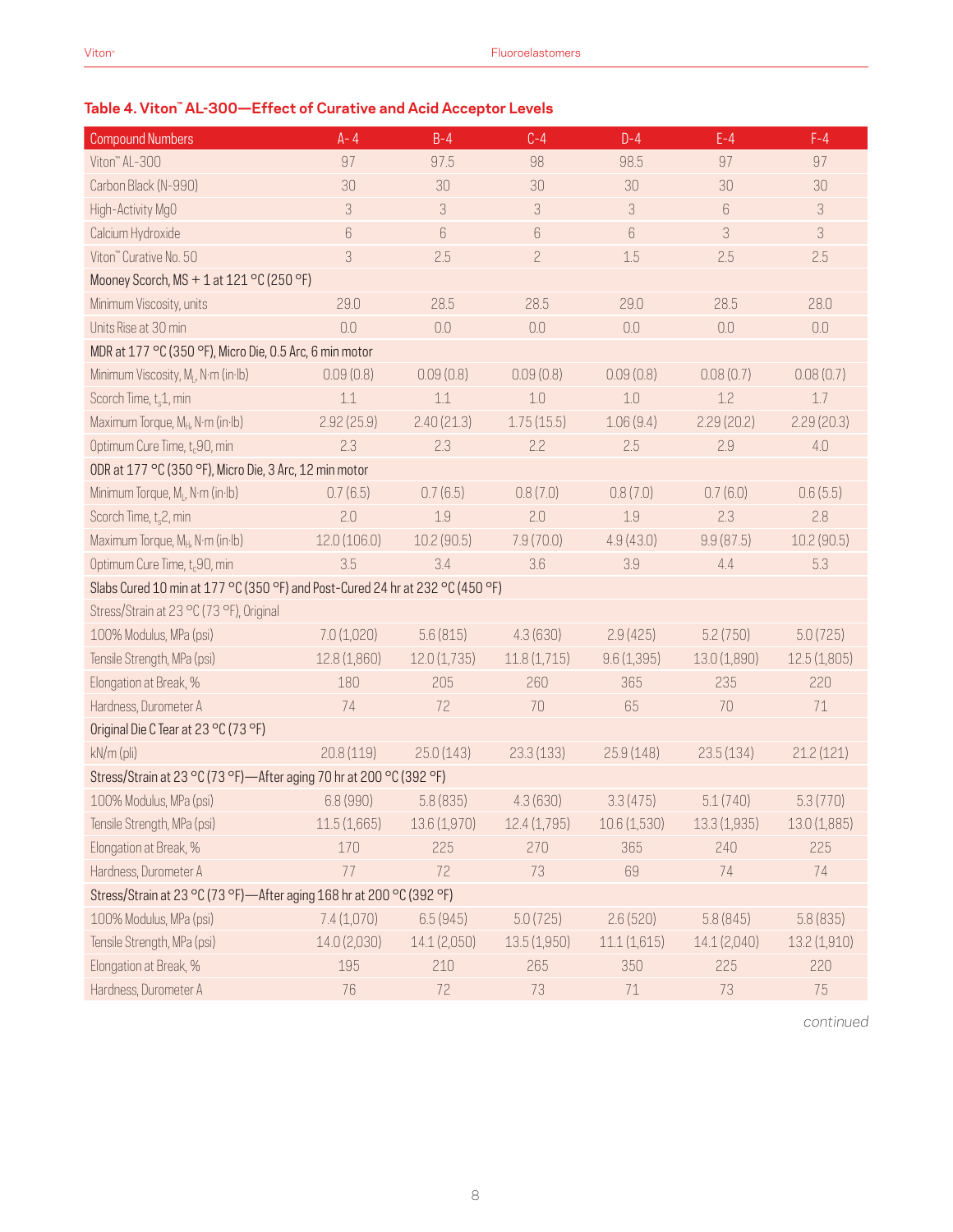## **Table 4. Viton™ AL-300—Effect of Curative and Acid Acceptor Levels (continued)**

| <b>Compound Numbers</b>                                                                                | $A - 4$     | $B-4$        | $C-4$       | $D-4$       | $E-4$          | $F-4$          |  |  |
|--------------------------------------------------------------------------------------------------------|-------------|--------------|-------------|-------------|----------------|----------------|--|--|
| Stress/Strain at 23 °C (73 °F)-After aging 70 hr at 250 °C (482 °F)                                    |             |              |             |             |                |                |  |  |
| 100% Modulus, MPa (psi)                                                                                | 7.1(1,025)  | 5.7(830)     | 4.3(620)    | 2.9(415)    | 5.2(755)       | 4.8 (700)      |  |  |
| Tensile Strength, MPa (psi)                                                                            | 12.7(1,835) | 12.5(1,805)  | 11.5(1,665) | 9.5(1,375)  | 12.2(1,765)    | 11.3(1,635)    |  |  |
| Elongation at Break, %                                                                                 | 170         | 195          | 245         | 355         | 215            | 220            |  |  |
| Hardness, Durometer A                                                                                  | 76          | 73           | 72          | 68          | 74             | 74             |  |  |
| Stress/Strain at 23 °C (73 °F)-After aging 168 hr at 250 °C (482 °F)                                   |             |              |             |             |                |                |  |  |
| 100% Modulus, MPa (psi)                                                                                | 6.8 (990)   | 5.6(805)     | 4.3(620)    | 2.8(410)    | 4.8(695)       | 4.7(675)       |  |  |
| Tensile Strength, MPa (psi)                                                                            | 12.0(1,735) | 11.7 (1,690) | 11.3(1,645) | 9.5(1,380)  | 11.8(1,715)    | 10.7(1,555)    |  |  |
| Elongation at Break, %                                                                                 | 165         | 205          | 260         | 365         | 225            | 210            |  |  |
| Hardness, Durometer A                                                                                  | 75          | 74           | 72          | 69          | 74             | 74             |  |  |
| Stress/Strain at 23 °C (73 °F)-After aging 70 hr at 200 °C (392 °F) in IRM-903 oil                     |             |              |             |             |                |                |  |  |
| 100% Modulus, MPa (psi)                                                                                | 6.9(995)    | 5.6(815)     | 4.5(650)    | 3.2(460)    | 5.2(755)       | 5.2(760)       |  |  |
| Tensile Strength, MPa (psi)                                                                            | 12.0(1,745) | 11.8(1,710)  | 11.8(1,710) | 10.6(1,535) | 12.1(1,750)    | 11.7(1,695)    |  |  |
| Elongation at Break, %                                                                                 | 170         | 200          | 250         | 330         | 220            | 210            |  |  |
| Hardness, Durometer A                                                                                  | 71          | 71           | 68          | 66          | 70             | 72             |  |  |
| Volume Increase, %                                                                                     | 2.5         | 2.5          | 2.5         | 2.5         | 2.5            | 2.5            |  |  |
| Stress/Strain at 23 °C (73 °F)-After aging 168 hr at 23 °C (73 °F) in 85% Ref. Fuel C and 15% Methanol |             |              |             |             |                |                |  |  |
| 100% Modulus, MPa (psi)                                                                                | 4.9(715)    | 3.9(560)     | 3.1(455)    | 1.8(265)    | 3.6(520)       | 3.5(510)       |  |  |
| Tensile Strength, MPa (psi)                                                                            | 5.1(740)    | 5.8 (840)    | 5.8(835)    | 4.8(695)    | 5.6(815)       | 4.9(710)       |  |  |
| Elongation at Break, %                                                                                 | 105         | 150          | 180         | 255         | 155            | 130            |  |  |
| Hardness, Durometer A                                                                                  | 59          | 54           | 47          | 37          | 52             | 52             |  |  |
| Volume Increase, %                                                                                     | 38.5        | 39.0         | 39.5        | 43.5        | 38.0           | 40.0           |  |  |
| Compression Set, Method B, O-Rings, %                                                                  |             |              |             |             |                |                |  |  |
| Aged 70 hr at 150 °C (302 °F)                                                                          | 8           | 15           | 17          | 42          | $\overline{9}$ | $\overline{7}$ |  |  |
| Aged 70 hr at 200 °C (392 °F)                                                                          | 18          | 23           | 21          | 44          | 16             | 19             |  |  |
| Aged 168 hr at 200 °C (392 °F)                                                                         | 27          | 30           | 34          | 54          | 31             | 29             |  |  |
| Aged 22 hr at 232 °C (392 °F)                                                                          | 19          | 20           | 26          | 47          | 22             | 19             |  |  |
| Original Glass Transition (DSC at 20 °C [68 °F]/min) on Post-Cured Specimens                           |             |              |             |             |                |                |  |  |
| Tg, °C                                                                                                 | $-19.0$     | $-19.0$      | $-20.0$     | $-19.5$     | $-19.5$        | $-19.5$        |  |  |
| Original Temperature Retraction on Post-Cured Specimens                                                |             |              |             |             |                |                |  |  |
| TR-10, °C                                                                                              | $-19.0$     | $-19.0$      | $-19.5$     | $-19.0$     | $-19.0$        | $-19.0$        |  |  |